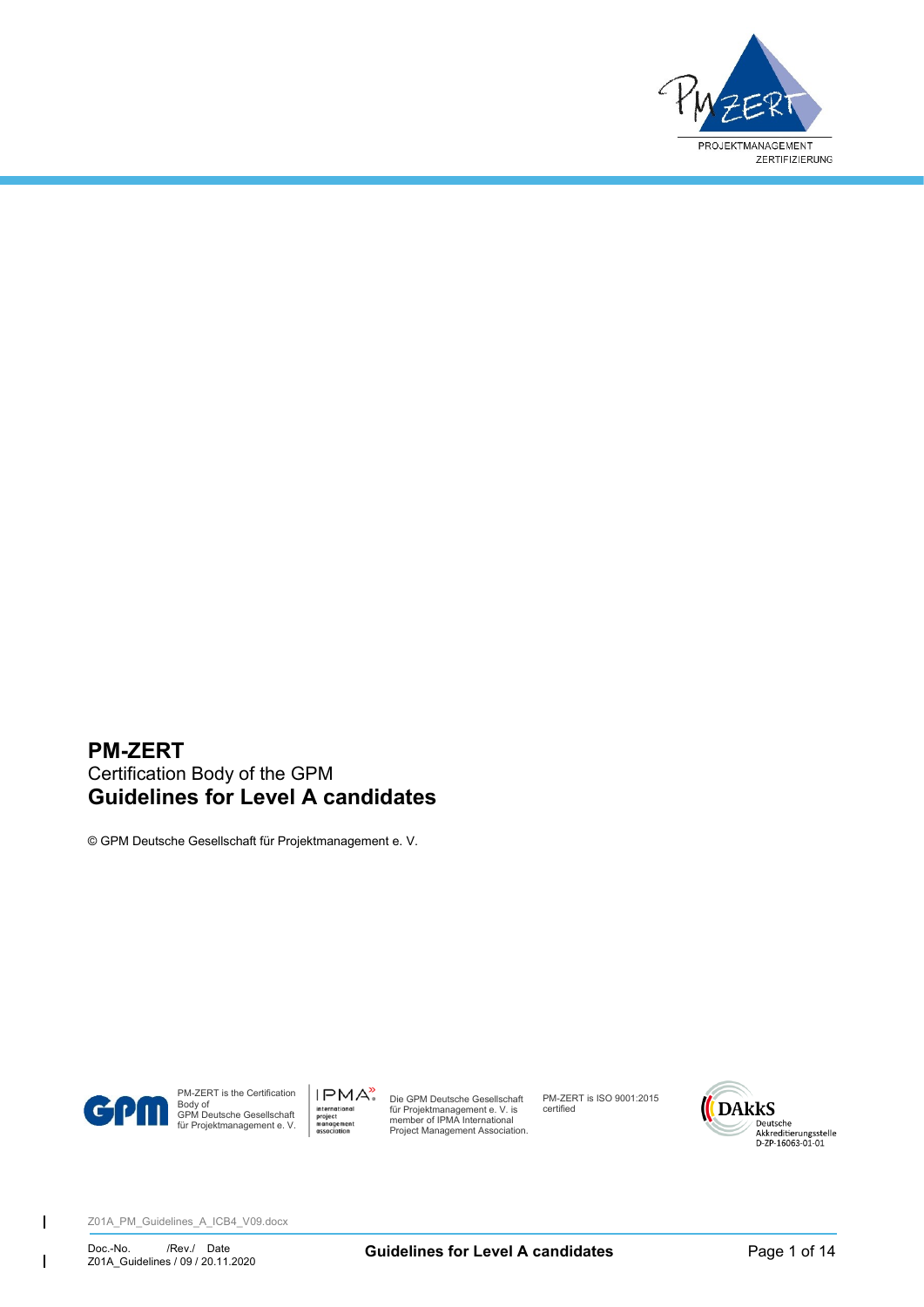

# **Contents**

| 1<br><b>Validity</b>                                                                                                                                                                                                                                                           | 4                                        |
|--------------------------------------------------------------------------------------------------------------------------------------------------------------------------------------------------------------------------------------------------------------------------------|------------------------------------------|
| $\mathbf{2}$<br><b>IPMA LEVEL A certification</b>                                                                                                                                                                                                                              | 4                                        |
| Target groups<br>2.1                                                                                                                                                                                                                                                           | 5                                        |
| 2.2<br>Process steps                                                                                                                                                                                                                                                           | 5                                        |
| 2.3<br>Preparation, content and duration of the certification process<br>Approval and admission<br>2.3.1<br>2.3.1.1 Application documents<br>2.3.1.2 Self-assessment<br>2.3.1.3 Admission to the certification process                                                         | 6<br>6<br>6<br>8<br>8                    |
| Certification assessment<br>2.4<br>General information<br>2.4.1<br>Certification<br>2.4.2<br>2.4.2.1 Producing a report based on the ESR<br>2.4.2.2 Evaluation Report Level A<br>2.4.2.3<br>Role Playing<br>2.4.2.4<br>Interview<br>2.4.3<br><b>Higher-level Certification</b> | 9<br>9<br>9<br>9<br>11<br>11<br>12<br>12 |
| Granting of certificate<br>2.5                                                                                                                                                                                                                                                 | 13                                       |
| 3<br><b>Re-certification</b>                                                                                                                                                                                                                                                   | 13                                       |

### **LIST OF TABLES**

| 4 |
|---|
| 6 |
|   |

 $\overline{1}$ 

 $\begin{array}{c} \hline \end{array}$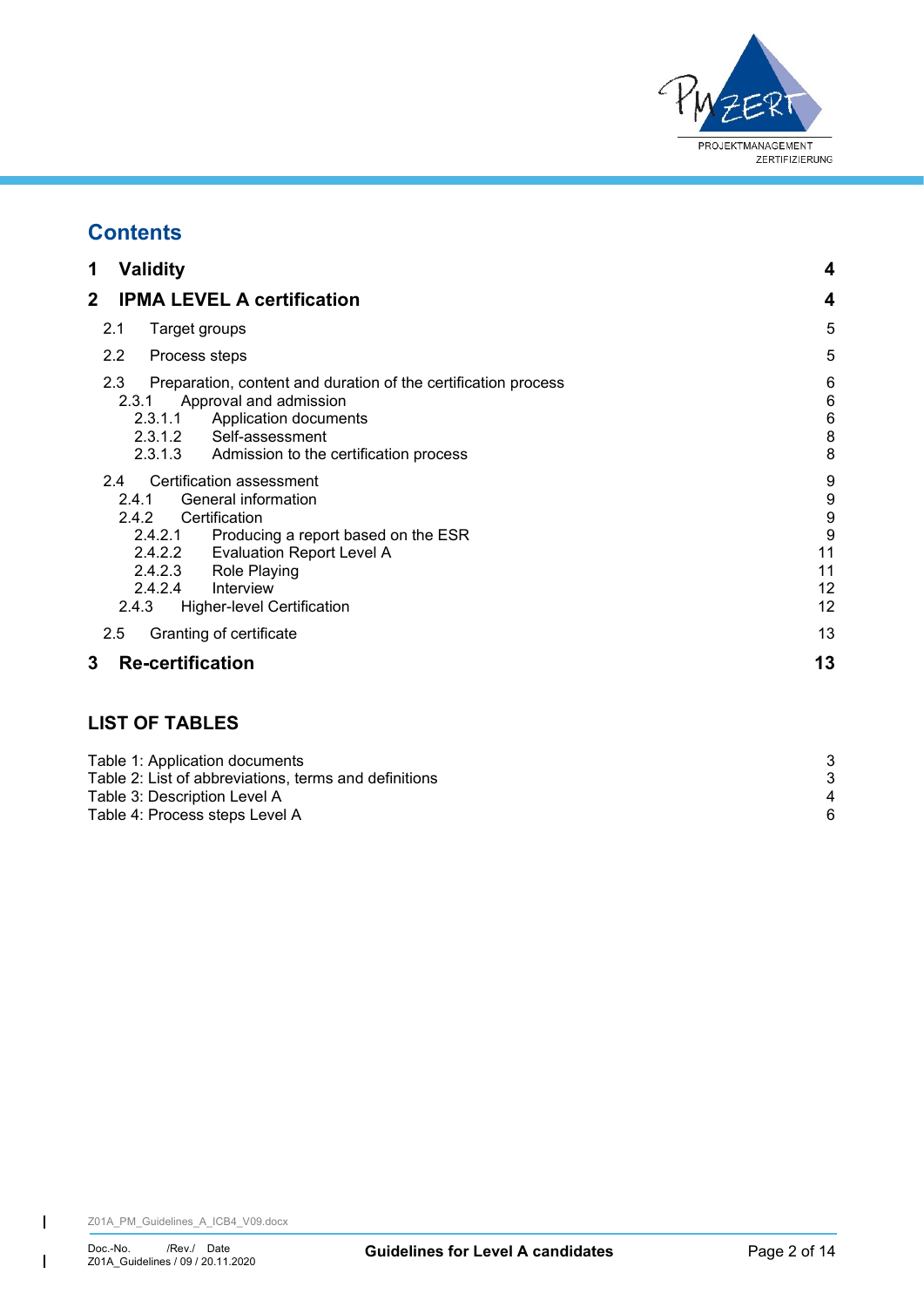

### **Relevant documents**

The PM-ZERT documents listed in the following table are required either for the preparation for certification or are necessary for the application documents to be submitted. Their content also completes the comprehensive information intended by this guide. The sequence of validity of the individual documents is regulated in General Guide Z01.

| <b>Document</b>         | To fill in                                                                                                                                                                                                           |     |  |
|-------------------------|----------------------------------------------------------------------------------------------------------------------------------------------------------------------------------------------------------------------|-----|--|
| No.                     | <b>Name</b>                                                                                                                                                                                                          |     |  |
|                         | ICB 4, Individual Competence Baseline                                                                                                                                                                                | No  |  |
|                         | ICR 4 public, IPMA Certification Regulation public<br>version                                                                                                                                                        | No  |  |
| A01                     | Actual dates and fees                                                                                                                                                                                                | No  |  |
| F <sub>0</sub> 1        | Application for certification (initial certification,<br>higher level certification, recertification) with self-<br>assessment (incl. evidence shares), evidence in<br>projects, ESR and determination of complexity | Yes |  |
| Z01<br>General<br>Guide | General Guide                                                                                                                                                                                                        | No  |  |
| R <sub>0</sub> 3        | Ethics Code of the GPM                                                                                                                                                                                               | No  |  |

Please familiarize yourself with the following before submitting your application.

<span id="page-2-0"></span>Table 1: Application documents

#### **List of abbreviations, terms and definitions**

| Abbreviation      | Explanation                                                                 |
|-------------------|-----------------------------------------------------------------------------|
| <b>ICB</b>        | Individual Competence Baseline                                              |
| ICR               | IPMA Certification Regulation (internal document for certification bodies)  |
| <b>ICR Public</b> | IPMA International Certification Regulations (Public)                       |
| CE.               | Competence Element                                                          |
| KCI               | Key Competence Indicator                                                    |
| <b>ESR</b>        | <b>Executive Summary Report</b>                                             |
| LA                | Lead Assessor                                                               |
| CoA               | Co-Assessor                                                                 |
| Applicant         | Person who has applied to enter a certification process                     |
| Candidate         | Person who has satisfied the entry requirement of the certification process |

<span id="page-2-1"></span>Table 2: List of abbreviations, terms and definitions

GPM attaches great importance to a differentiated responsible, non-discriminatory and gender-equitable use of language in publications. Whenever the generic masculine is used, this is to be understood as a neutral grammatical expression and in no way implies any discrimination against the opposite sex. Further information on the "gender-fair spelling" of GPM can be found at: www.gpmipma.de/utilities/impressum\_datenschutz.html

Z01A\_PM\_Guidelines\_A\_ICB4\_V09.docx

 $\overline{1}$ 

 $\mathbf{I}$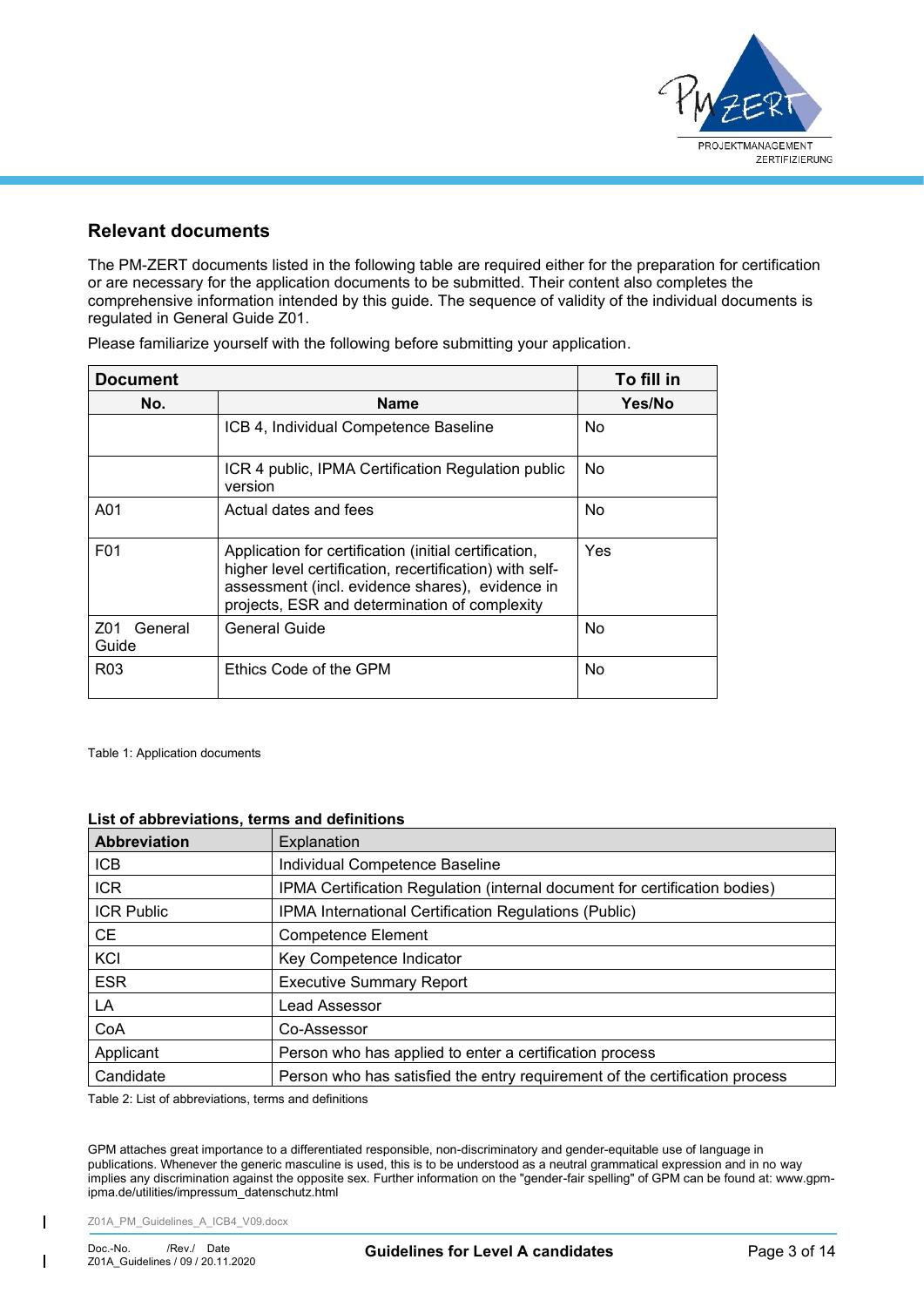

# <span id="page-3-0"></span>**1 Validity**

This document is valid as of 15.01.2021 The version 8 is valid 14. 08.2021. All previous versions are invalid.

# <span id="page-3-1"></span>**2 IPMA LEVEL A certification**

Level description and requirements (original in ICR Public)

| <b>IPMA Level A</b>                                  |                                                                                                                                                                                                                                                              |                                                                                                                                                                                                                                                          |  |
|------------------------------------------------------|--------------------------------------------------------------------------------------------------------------------------------------------------------------------------------------------------------------------------------------------------------------|----------------------------------------------------------------------------------------------------------------------------------------------------------------------------------------------------------------------------------------------------------|--|
|                                                      | Requirements                                                                                                                                                                                                                                                 | Eligibility                                                                                                                                                                                                                                              |  |
| Level: IPMA Level A<br>Domain:<br>Project management | The project management<br>certification according to IPMA<br>Level A requires that the<br>candidate has acted in a very<br>complex project environment or is<br>responsible for a very complex<br>project that has strategic effects<br>on the organization. | Within the last 12 years the<br>candidate must prove the<br>following:<br>At least 5 years experience as<br>a project manager in a<br>responsible management<br>function in very complex<br>projects, of which at least 3<br>years at a strategic level. |  |

<span id="page-3-2"></span>Table 3: Description Level A

The following parameters are taken into account to demonstrate the management competence required for IPMA Level A:

- **I** Variety of type and size of projects
- **I** Complexity of projects
- I Evidence of the elements of competence (CE)
- **I** Role of the applicant in the project
- **I** Time spent managing projects
- **I** Number of current projects

 $\overline{\phantom{a}}$ 

 $\mathsf{I}$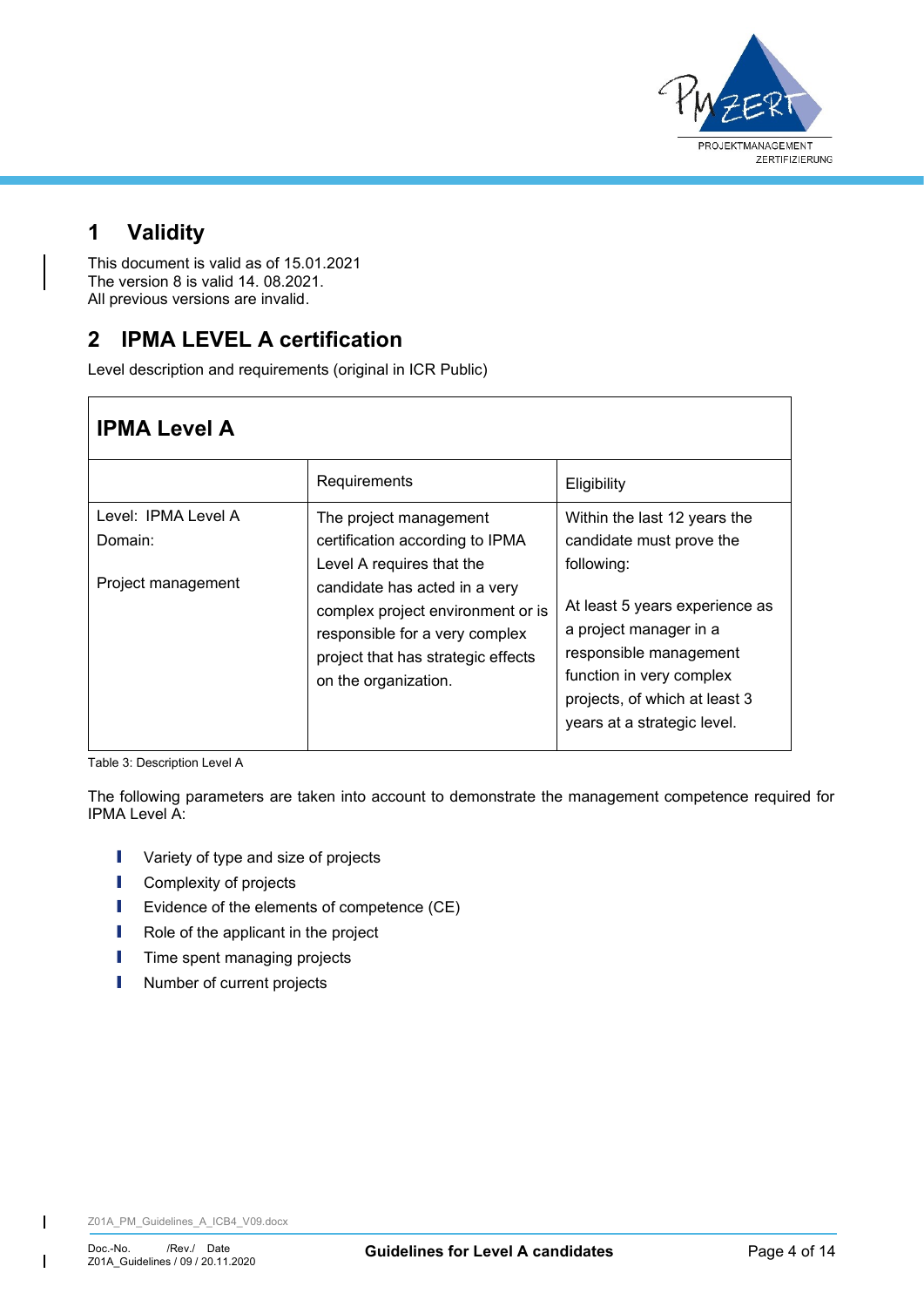

# <span id="page-4-0"></span>**2.1 Target groups**

The target groups for IPMA LEVEL A certification are

- **I** Leading employees in project-based organizations
- **I** Person in charge of projects with considerable influence on the success and strategy of the organisation
- **I** Upper management level (management, technical or project career) of project-based organizations Head of a consortium or a project company with the role of project leader

| <b>Step</b><br>No. | <b>Process step</b>                                                      | <b>Initial certification</b>                 | <b>Deadline for</b><br>submission/<br>execution                         | responsible |
|--------------------|--------------------------------------------------------------------------|----------------------------------------------|-------------------------------------------------------------------------|-------------|
| $\mathbf{1}$       | <b>Approval</b>                                                          |                                              |                                                                         |             |
| 1.1.               | Application for certification<br>(F01)                                   | X                                            |                                                                         |             |
| 1.2.               | Curriculum vitae (with a brief<br>description of the company)            | X                                            | No later than 9                                                         |             |
| 1.3.               | - Executive Summary Report                                               | X                                            | weeks before<br>Interview                                               | Applicant   |
| 1.4.               | Self-assessment of knowledge<br>and skills (Structured<br>Evidence, F01) | x                                            |                                                                         |             |
| 1.5.               | References (F01)                                                         | X                                            |                                                                         |             |
| 1.6.               | Decision on admission to<br>assessment                                   | X                                            | Approx. 4 weeks<br>after submission of<br>the registration<br>documents | PM-ZERT     |
| $\overline{2}$     | <b>Assessment</b>                                                        |                                              |                                                                         |             |
| 2.1.               | Level A Report                                                           | Max. 25 pages /<br>Max. 15 pages<br>appendix | No later than 4<br>weeks before<br>Interview                            | Candidate   |
| 2.2.               | Role Playing                                                             | 240 min (spread over<br>workshop day)        | Appointment                                                             | PM-ZERT     |

## <span id="page-4-1"></span>**2.2 Process steps**

Z01A\_PM\_Guidelines\_A\_ICB4\_V09.docx

 $\overline{1}$ 

 $\mathbf{I}$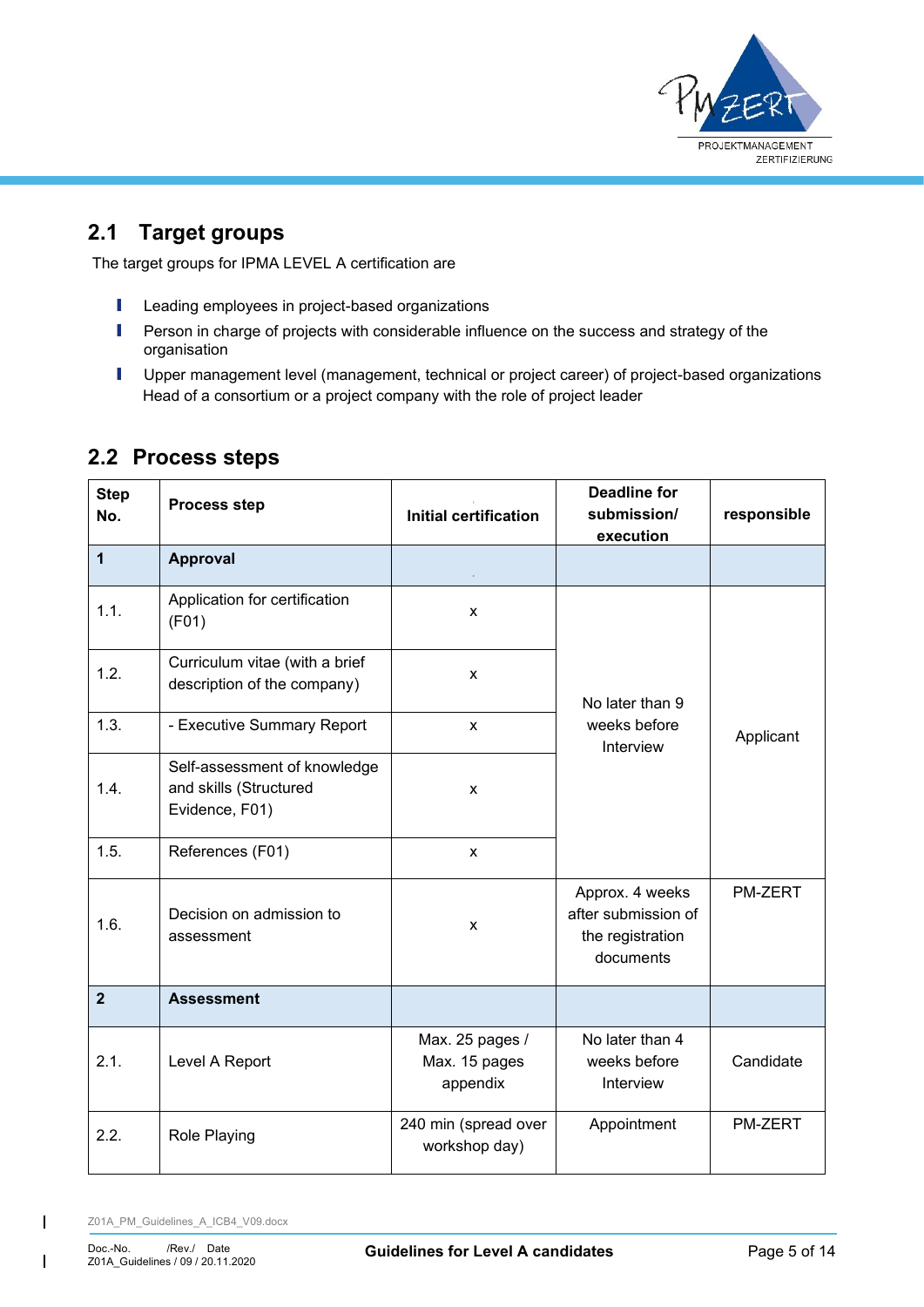

| <b>Step</b><br>No.                                                                                | <b>Process step</b>    | Initial certification | Deadline for<br>submission/<br>execution    | responsible    |
|---------------------------------------------------------------------------------------------------|------------------------|-----------------------|---------------------------------------------|----------------|
| 2.3.                                                                                              | <b>Final Interview</b> | 90 <sub>min</sub>     | Individual<br>agreement                     | <b>PM-ZERT</b> |
| $\overline{3}$                                                                                    | <b>Completion</b>      |                       |                                             |                |
| 3.1                                                                                               | Certificate decision   | X                     | No later than 6<br>weeks after<br>Interview | <b>PM-ZERT</b> |
| The total duration of the procedure from the date of admission (1 G) to the last examination step |                        |                       |                                             |                |

**I** duration of the procedure from the date of admission (1.6) to the last **e (2.2) shall not exceed 18 months.**

**Each examination step may be repeated no more than once. The repetition must take place within 12 months. The total duration of the procedure remains unaffected.**

<span id="page-5-3"></span>Table 4: Process steps Level A

## <span id="page-5-0"></span>**2.3 Preparation, content and duration of the certification process**

The certification process is described in "[Table 4: Process steps](#page-5-3) Level A".

### **2.3.1 Requirements to be met to successfully complete the assessment**

- The requirements of 23 CE have to be fulfilled via the full assessment.
- The requirements of a CE are met when the requirements of 50% of the KCI belonging to the respective CE are met.

## <span id="page-5-1"></span>**2.3.2 Approval and admission**

Registration, login and upload of documents (application documents, report, etc.) is done via www.pm-zert.de. After the initial registration, you will have the opportunity to register for the desired certification round and subsequently upload the required documents.

### <span id="page-5-2"></span>**2.3.2.1 Application documents**

Application documents are:

- a. the completed application form (F01A), with which the applicant accepts by signature all regulations of the certification procedures and the rights and obligations associated with the certificate.
- b. Executive Summary Report (ESR projects in one file); for details see Z01 General Guide ICB4.

Direct reference to elements of complexity should emerge from the ESR. The same applies to the explicit answering of the following questions:

- How was the management of the heads of the subprojects regulated in interaction with their disciplinary superiors?
- What powers and responsibilities did you have in various escalation situations?
- What influence did you have on the scope of the individual projects?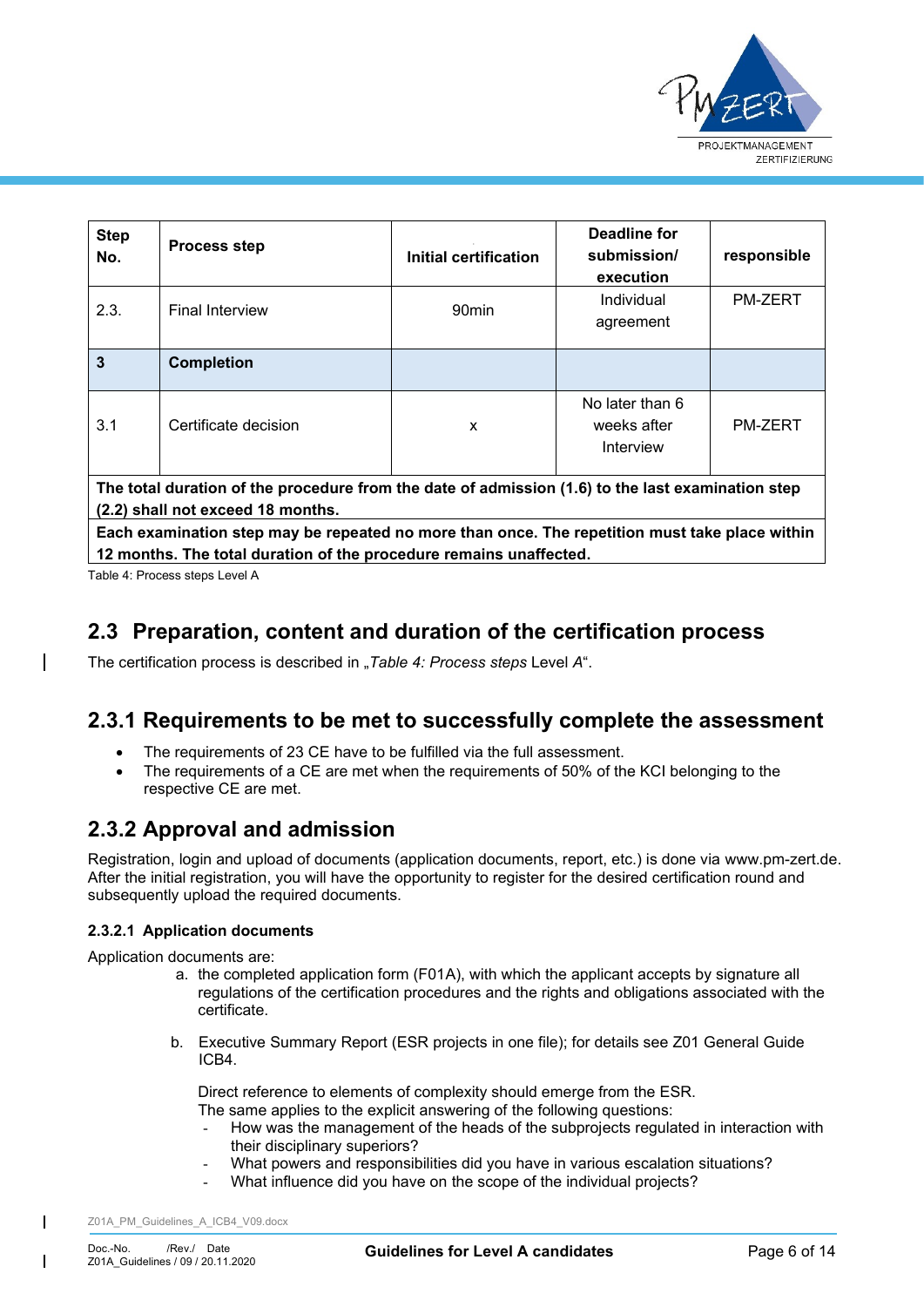

- What entrepreneurial responsibility did you have in addition to the points already mentioned?
- How did you identify and allocate the necessary resources in terms of skills?
- Outline how you validated and improved the skills of the sub-project managers allocated to the project?
- How did you set up and validate the overall risk management?
- How did you establish and manage change management?
- How did you deal with socio-cultural diversity?
- c. a curriculum vitae (informal) with the following content (if applicable)
	- School and professional education
	- Education in project management
	- Professional career
	- Brief description of the company<sup>1</sup>
	- Experience in project management (evidence)
	- Membership in relevant professional organisations
	- Awards and publications related to project management
	- Presentation of international PM activities
- d. Proof of project management activities: projects and descriptions, complexity<sup>2</sup> (project lists P1 and P2 in document F01A\_PM\_Application, see also General Guide Z01).
- e. Self-assessment on self-assessment sheet (in document F01A\_PM\_ Application).
- f. Three references (in document F01A\_PM\_Application) <sup>3</sup>

The forms for a., d., e. and f. are included in the download packages available for each certification level at **[www.pm-zert.de](http://www.pm-zert.de/)**.

A list of abbreviations must be enclosed, in which all abbreviations used in the application documents are explained.

Application form F01A is included in the download packages available for each certification level at **[www.pm-zert.de](http://www.pm-zert.de/)**.

Certifications usually take place in German. For certifications in English, please contact the PM-ZERT office.

#### **Hint:**

The forms for the activity reports (project lists P1 and P2 in document F01A\_PM\_Application) are available as electronically supported EXCEL workbooks.

They will be uploaded directly through www.candidate.pm-zert.de. Detailed instructions on how to complete the application can be found in Z01 General Guide.

<span id="page-6-0"></span><sup>1</sup> A short, self-written text (max. 1 page) about the company in which the candidate works or in which he has gained his essential project experience. The classification of PM in the company and the function and role of the candidate should be recognisable.

<sup>&</sup>lt;sup>2</sup> In addition to listing the projects (project lists P1 and P2 in document F01A\_PM\_Application), it is expected that the candidate presents his personal role, when presenting the project management experience, the PM methods and techniques he uses, as well as the project organization and the main project participants in the respective description (project lists P1 and P2 in document F01A\_PM\_Application).

<sup>3</sup> Nomination of two persons (with company/institution, position/function, telephone number) who can provide information about the applicant's project work.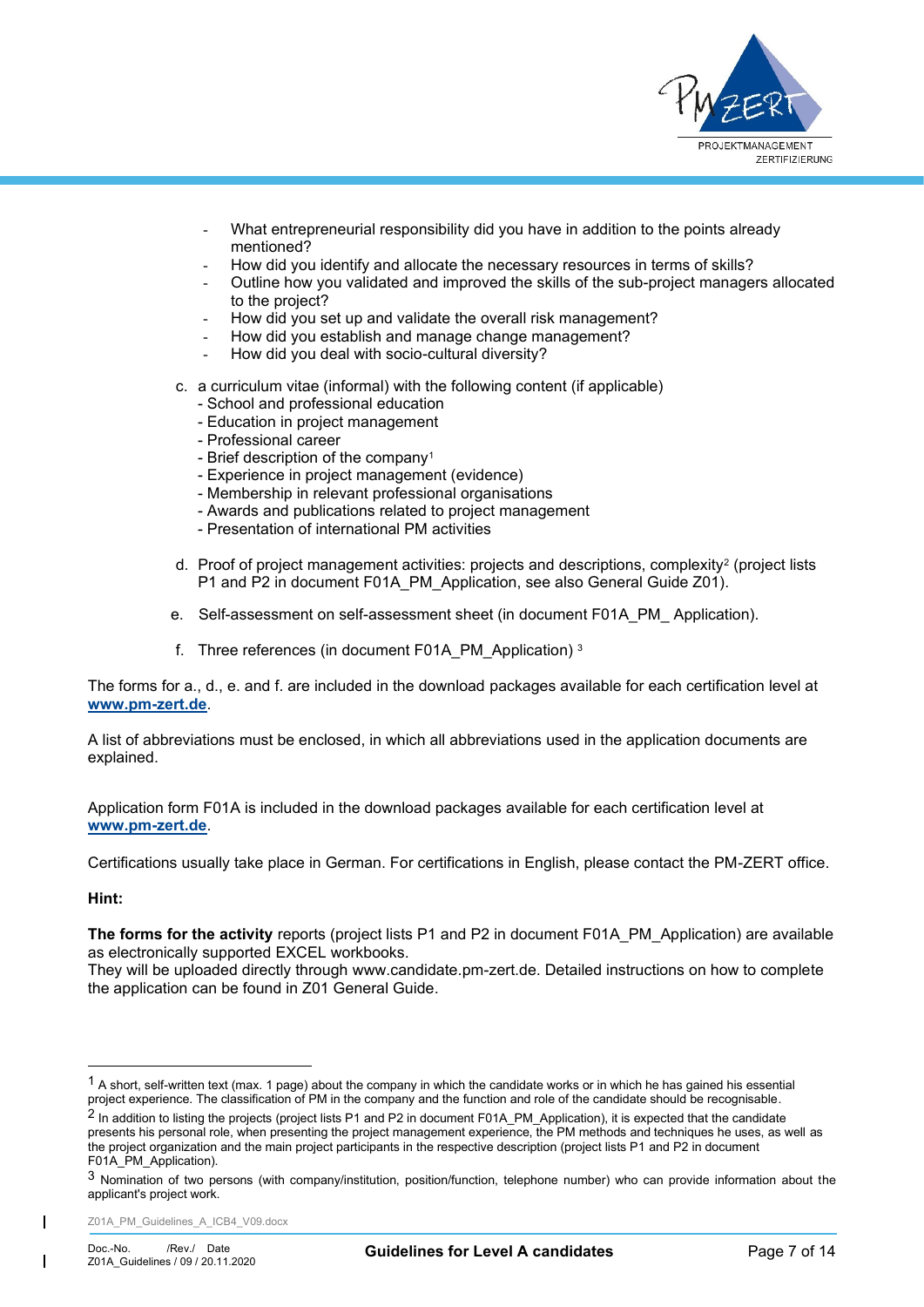

#### **2.3.2.2 Self-assessment**

The assessment of one's own PM competence (PM knowledge and application experience (evidence)) is carried out with the help of the taxonomy according to Bloom (in document **Z01 General Guide**) and via the self-assessment form.

The document is available in the download packages at **[www.pm-zert.de](http://www.pm-zert.de/)**.

The self-assessment form serves the assessors for comparison with the assessments arising in the course of the certification procedure. Conspicuous potential for improvement is discussed in an interview with the applicant.

#### <span id="page-7-0"></span>**2.3.2.3 Admission to the certification process**

Applicants upload their application documents via www.candidate.pm-zert.de and then receive an email confirming the upload. The upload of the individual application documents can be done at different times, but – if possible – should take place in a single upload process. The documentation is complete when the F01, CV and Executive Summary Report (ESR projects in one file) have been uploaded.

PM-ZERT assigns two assessors to review the documents. The assessors check whether the admission requirements or the PM professional certification requirements are fulfilled. The final recommendation on classification is made by the assessors after evaluation of the submitted documents.

The applicant is informed of the names of the assessors (LA, CoA) who will lead the further process. The applicant can reject an assessor within one week after receipt of the letter of admission, stating the reason in writing. PM-ZERT decides on the rejection request.

An admission meeting will be arranged. In addition to the applicant and the two assessors, the Managing Director and/or the Quality Management Representative of PM-ZERT may also participate. The purpose of the meeting is to discuss and take a binding decision on compliance with the admission requirements. The meeting can also be conducted as a telephone conference.

In the event of a positive decision, the applicant will be admitted to the certification procedure intended by him.

The selection of the project to be used for the report and its suitability for the desired level is the applicant's responsibility. The project must meet the complexity requirements for Level A.

The certification fee (according to the current fee table) will be invoiced with the admission. It becomes due on receipt of the invoice.

In the event of a negative decision within the framework of admission an admission interview can be conducted - in person or by telephone. In a personal admission interview, the PM-ZERT office will agree the date and location with the applicant and the assessors. The purpose of the admission interview is to discuss and verify information from the application documents. After verification of the information from the application documents and the consent of the assessors, the applicant is admitted to the certification procedure.

The applicant can also prove the fulfilment of the required requirements by suitable additions to his application documents, if this has been agreed with the assessor during the admission interview.

If an applicant is not admitted to his desired certification process despite subsequent delivery, he will be informed (in writing) of the reasons for the decision. He may also exercise his right of objections and complaints (see Z01 General Guide).

The certification process Level A is divided into several process steps and components (see "Table 4: *[Process steps Level](#page-5-3)* A"). The applicant is admitted to each procedural step on the basis of the achievements proven up to then. This can result in interruption times in the certification process if a candidate is unable to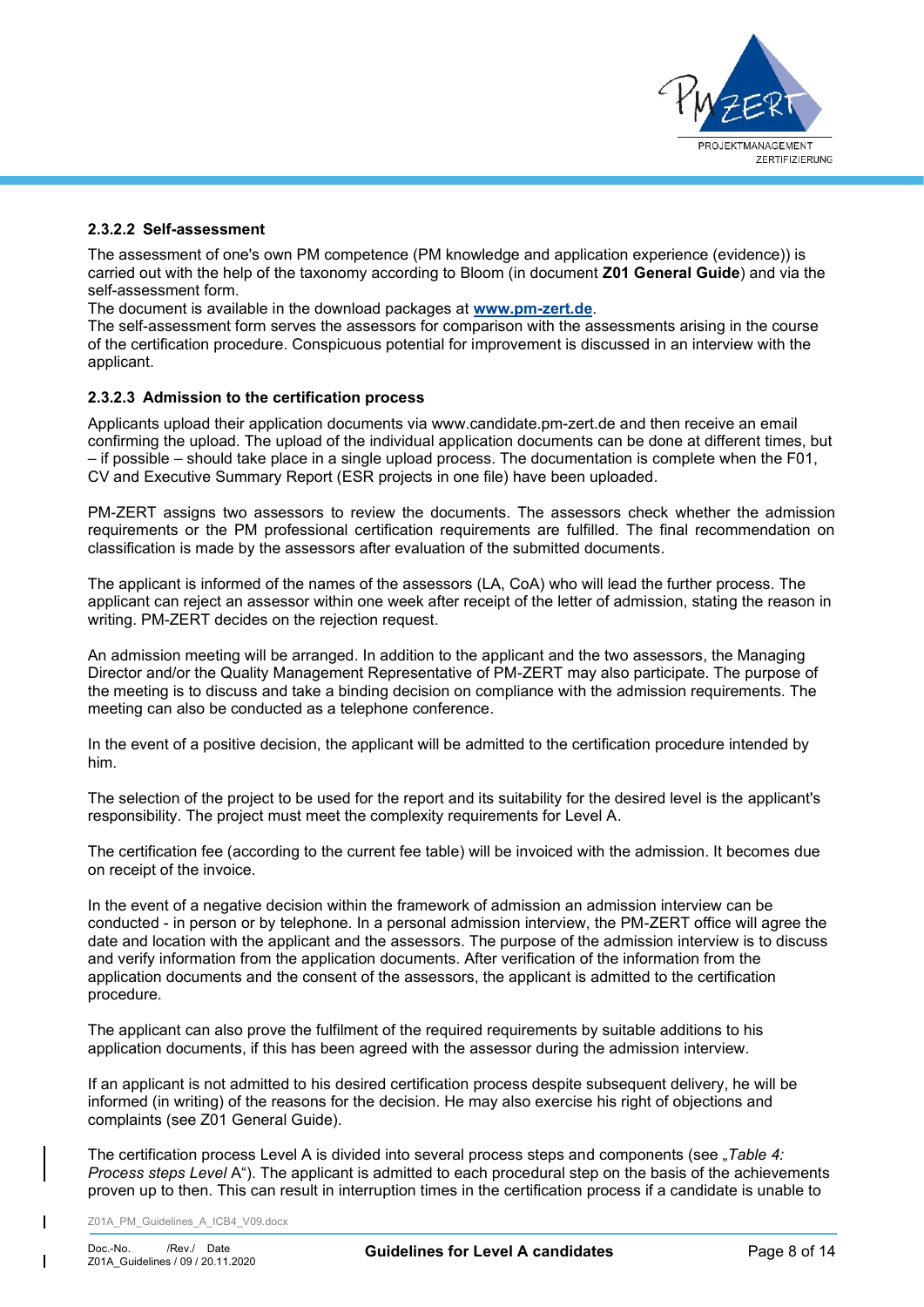

meet the requirements for the next process step immediately. The continuation of the procedure is agreed between the candidate and PM-ZERT office after recommendation of the assessors.

All data made available to PM-ZERT will be treated in accordance with the applicable data protection regulations and will neither be passed on to third parties nor published without the consent of the sender (see Z01 General Guide).

## <span id="page-8-0"></span>**2.4 Certification assessment**

## <span id="page-8-1"></span>**2.4.1 General information**

Prerequisite for the certification assessment is the admission.

According to Bloom-Taxonomie (in document Z01 General Guide), examination components are levels 5 and 6.

The assessment is passed if the requirements of a total of 23 CE are assessed as "fulfilled". If less than 23 CE are assessed as "fulfilled", PM-ZERT informs the applicant which parts of the assessment need to be repeated or corrected.

## <span id="page-8-2"></span>**2.4.2 Certification**

For a certification, the following steps must be taken:

- **I** Submission and evaluation of a report based on the Executive Summary Report (ESR, description see Z01 General Guide, chapter "Executive Summary Report")
- I Role Playing (approx. 240 minutes, spread over one working day)
- **I** Interview 90 minutes

### <span id="page-8-3"></span>**2.4.2.1 Producing a report based on the ESR**

### **2.4.2.1.1 Format specifications for the Report Level A**

The report comprises a maximum of 25 text pages in A4 format with a font size of 11 pts and single line spacing (larger line spacing is permitted). A minimum of 2 cm margins of at least 2 cm each are to be maintained on the left, right, top and bottom...

The additional explanatory annexes (forms, plans, etc.) may not exceed 15 pages.

The references to information in the appendix must be indicated in the report by a cross-reference.

The report must be submitted as **one** bookmarked PDF file.

The file name must have the following form: **Report\_Name-First\_Name\_Version.pdf**.

PM-ZERT reserves the right to reject reports after submission which deviate from these formal requirements.

The document must have the common form of a quality document such as bookmarks, page numbering, directories, change history/version. This is very important in the case of any additional requirements/deliveries that may be required by the assessors. Especially when quoting texts, pictures and graphics a reference is required.

*Note: To create bookmarks in a PDF document created from a Word file, the headings, tables and graphics in the Word file must be declared as headings, tables and graphics. If the PDF document is then created with "Save As", you must select the creation of bookmarks from the headings in the "Save As" options. Please make sure that the PDF document is NOT write-protected so that the assessors can enter comments and markers in the report as part of the evaluation.*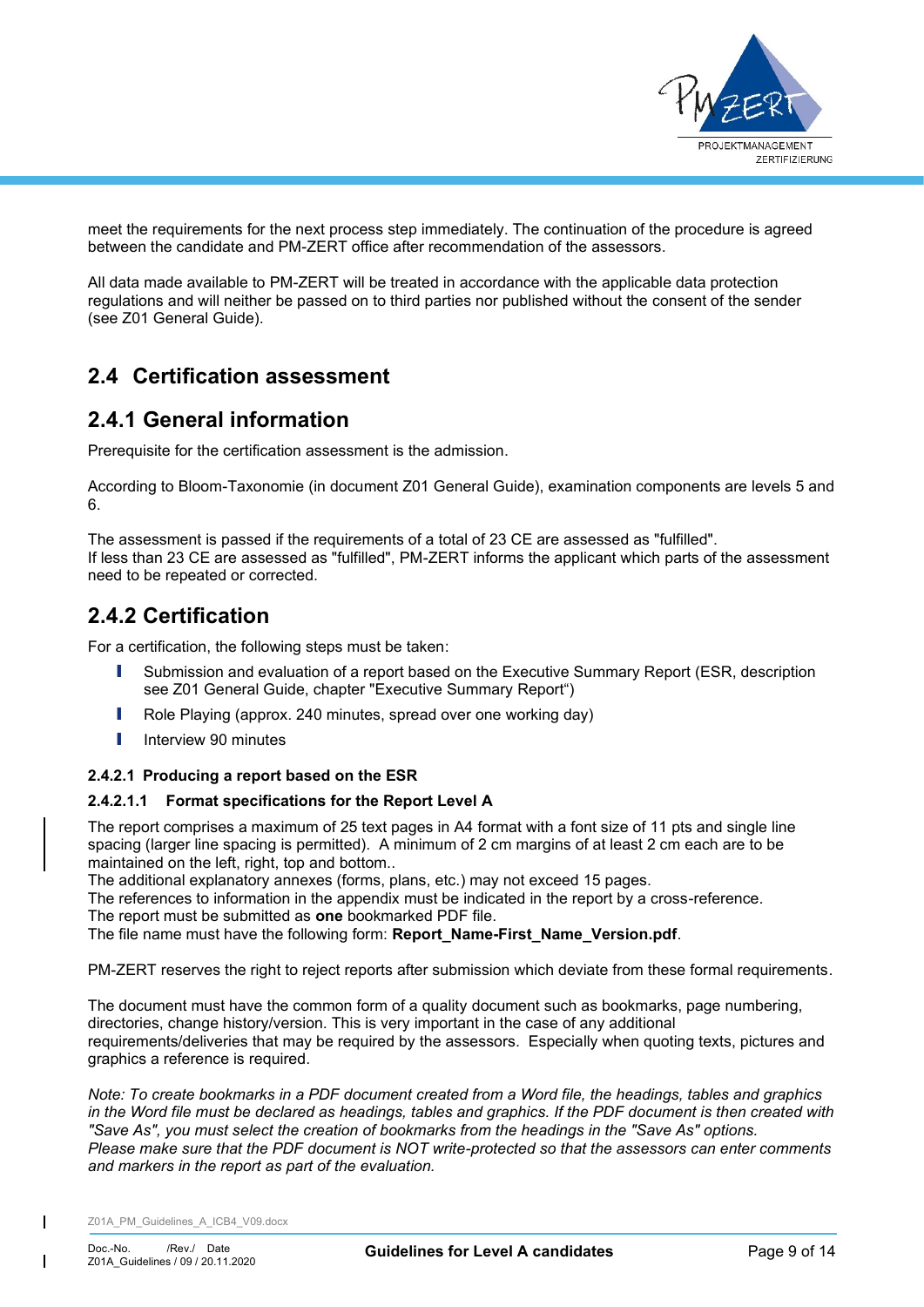

At the end of the work, the candidate must provide the following written declaration:

*"I hereby assure you that I have produced this report independently and without the involvement of third parties."*

The report is stored electronically by **uploading** the PDF file in the protected data area of www.pm-zert.de at PM-ZERT. Only the PM-ZERT office and the assessors in charge of the assessment have access to these files.

The sender automatically receives an e-mail as proof of delivery. After the download by all authorized persons, the file is deleted by the PM-ZERT office, a copy of the report is electronically archived at PM-ZERT.

Timely receipt at PM-ZERT is a prerequisite for admission to the next step in the certification process and thus for successful completion of the certification assessment.

### <span id="page-9-1"></span>**2.4.2.1.2 Structure of the Report**

The structure specified in this chapter is a binding specification for the report. The report is divided into 2 chapters:

Chapter 1:

Content presentation of the project in the form of a management summary on max. 3 pages. The contents are selected from the CEs defined in chapter "*[2.4.2.1.3](#page-9-0) [Competence Elements](#page-9-0) (CE)*" (16 required; 6 free). The candidate should note that it is not necessary to edit all CEs in this Management Summary. The candidate is expected to make a suitable selection. Objectives (CE 4.5.2)

Chapter 2:

Description of the management challenges for all defined CEs (see next chapter) of the desired level that have occurred during the project duration. The report should present the applicant's experience as follows:

- **I** Challenges in the management of the project and its participants
- **I** Dealing with these challenges and the results achieved
- **I** Which results have been achieved with it?
- I Reflection of results and derived lessons learned

The STAR method can be used to structure the selected competence elements of the report (situation, task, action, result, see description in **Z01 General Guide** in the chapter "Interview"). The situation can be described at the CE level, the remaining information on task, action and result must be described at the KCI level.

Note that the KCI description must indicate the required Bloom level.

For the description of the KCI it is helpful to use the listed measurement criteria from the ICB4.

### <span id="page-9-0"></span>**2.4.2.1.3 Competence Elements (CE)**

The ICB requires evidence based on the following CEs:

- 5 CEs from Perspective (contextual competencies)
- **I** 10 CEs from People (Personal and social skills)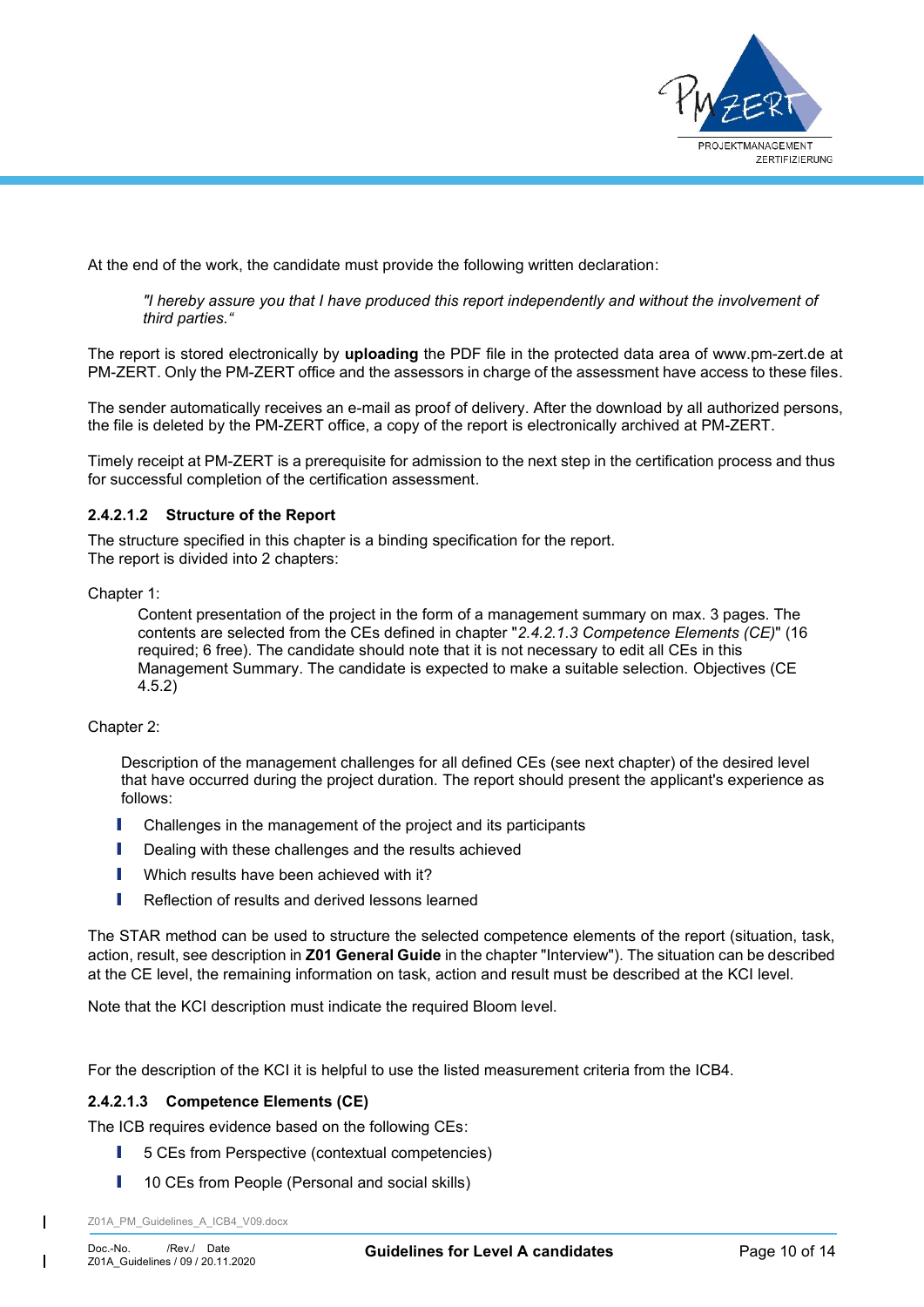

**I** 13 CEs from Practice (Technical competencies)

Information on the Competence Elements can be found in **Z01 General Guide**.

At least 22 Competence Elements must be worked on in the report on the basis of the Bloom level specified for level A (see taxonomy table in the currently valid version of document **Z01 General Guide** with specification of the required Bloom level).

The following CE must be worked on in the report:

- **I** 4.3.2 Governance, structures and processes
- 4.3.3 Compliance, standards and regulations
- 4.3.4 Power and interest
- 4.4.5 Leadership
- 4.5.1 Project design
- 4.5.2 Requirements and objectives
- 4.5.3 Scope
- 4.5.4 Time
- 4.5.5 Organisation and information
- 4.5.6 Quality
- I 4.5.7 Finance
- 4.5.8 Resources
- 4.5.9 Procurement
- I 4.5.10 Plan and control
- **I** 4.5.11 Risk and opportunity
- **I** 4.5.12 Stakeholders

The remaining 6 Competence Elements to be described are freely selectable by the applicant. Each processed Competence Element is described according to "Management Challenges" and "Dealing with these Challenges" as described in chapter "[2.4.2.1.2](#page-9-1) [Structure of the Report](#page-9-1)" with its associated KCIs and must be identified by the CE number and KCI number according to ICB4.

Tabularly structured, keyword-like versions do not meet the requirements.

### **2.4.2.1.4 Annex and Attachments**

Explanatory and supplementary information on the project such as graphics, forms, plans, evaluations (in extracts, exemplary) serve to evidence the findings made in the text.

#### <span id="page-10-0"></span>**2.4.2.2 Evaluation Report Level A**

The report is an independent part of the certification process Level A. The report is evaluated on the basis of the current version of this document.

The CEs are assessed by the decision "fulfilled" or "not fulfilled". A CE is fulfilled if at least 50% of the associated KCIs have been evaluated as fulfilled. The Role Playing is open to anyone who proves that at least 11 of the 22 CEs processed have "fulfilled" the required level (Bloom level) in the report. If the 11 required competence elements are not fulfilled, the assessors decide in which form a revision has to take place. The candidate is informed of the result of the assessment by PM-ZERT. A report rated as "fulfilled" is the prerequisite for admission to the Role Playing.

### <span id="page-10-1"></span>**2.4.2.3 Role Playing**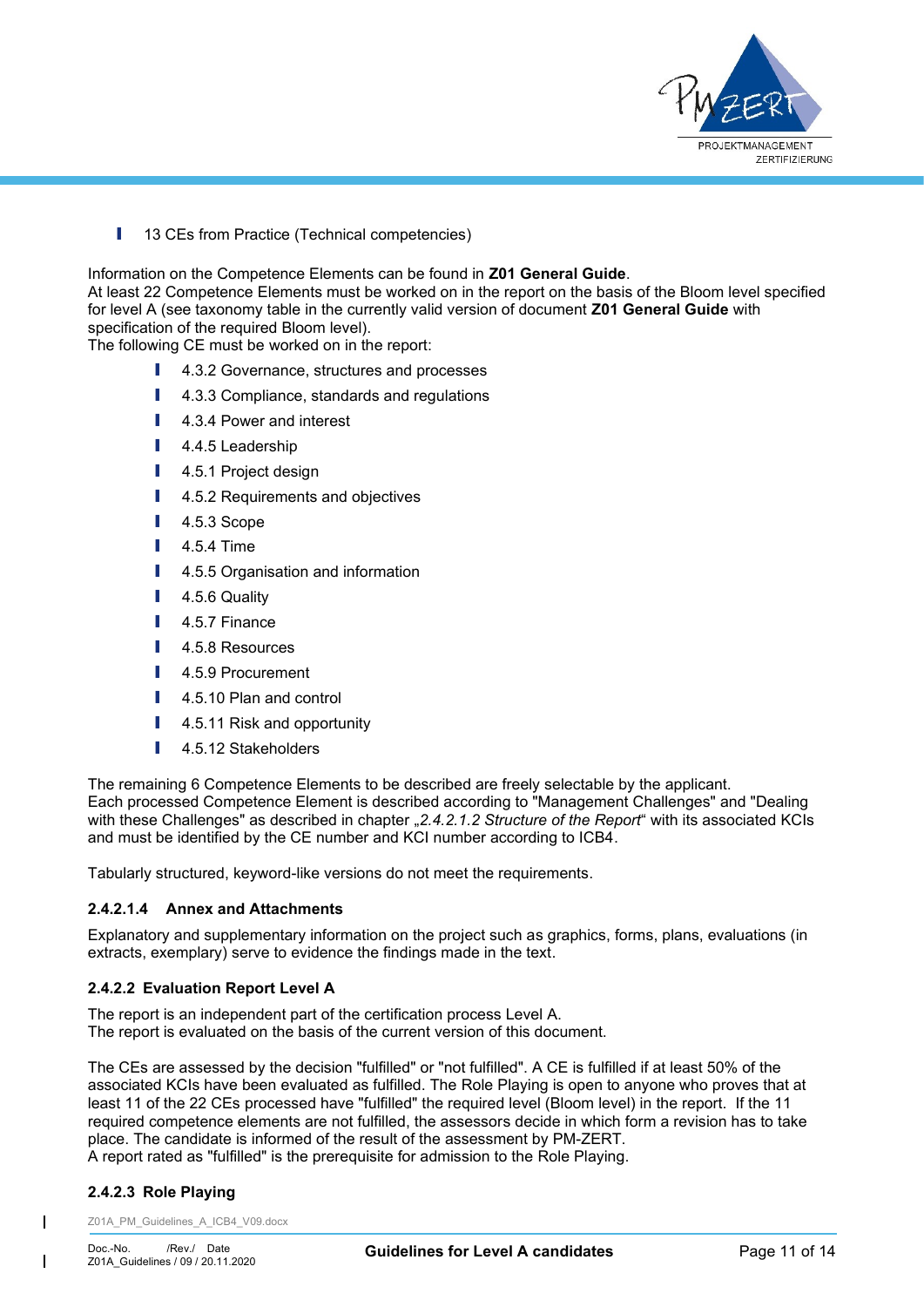

The role play serves to **verify self-assessment and evidence** - for the candidates by reflecting on their own PM competence, for the assessors by "experiencing" the candidates while working on the given task in the project team.

In addition to the submitted documents, the assessors gain impressions for the assessment of practical PM skills and social competence from the observation of the candidates and their work results.

The requirements for performance in role-playing are fulfilled if at least 40% of the KCIs observed by the assessors were assessed as "fulfilled".

No own documents (written or electronic notes, laptop) prepared in advance may be used in the role play. The division into working groups is decided situatively by the assessors.

The assignment of roles within the groups is made by the groups themselves. The assessors provide information on this.

Depending on the variant of the role play, the assessors can carry out a feedback round individually or together with all candidates.

A role play rated as "fulfilled" is the prerequisite for admission to the interview.

#### <span id="page-11-0"></span>**2.4.2.4 Interview**

The Interview leads to the final assessment of the candidate. In any case, it is the last step of the assessment after completion of all assessment steps required for the level. It is a conversation between the candidate and two assessors. It takes a maximum of 90 minutes. The main contents of the interview are determined by questions prepared and compiled by the assessors and dealt with during the open, individually designed interview. The interview is initiated by a 10-minute (net time) presentation of the candidate's project report. The candidate can prepare this presentation in advance. Prepared flip charts or PowerPoint presentations are permitted as aids. The assessors reserve the right to take on an active role at any time during the presentation with specific questions.

During the entire certification process, the assessors maintained a file that provides information on the coverage of 80% of all competence elements required by the ICR4, as well as on the "fulfilled" or "not fulfilled" with regard to the requirements of the key competence indicators. The evidence required for the desired level is also recorded in this file.

In appropriate situations, more detailed questions are structured according to the STAR method (see description in **Z01 General Guide** in the chapter "Interview").

The candidates receive appreciative feedback on their performance in the certification process and advice for their further development in project management.

### <span id="page-11-1"></span>**2.4.3 Higher-level Certification**

Higher-level certification is only possible up to the next higher level. The process is similar for all levels. It is described in its general guidelines in **Z01 General Guide** for all levels.

For a Higher-level certification (in this case from level B to A), the following steps must be carried out, which correspond to the steps of the initial certification:

- Admission to Level A process by an assessor (see [2.3.2.3\)](#page-7-0).
- Submission and evaluation of a report based on the Executive Summary Report (see [2.4.2.1\)](#page-8-3).
- <span id="page-11-2"></span>Role Playing (see [2.4.2.3\)](#page-10-1) / Interview (see 2.4.2.4).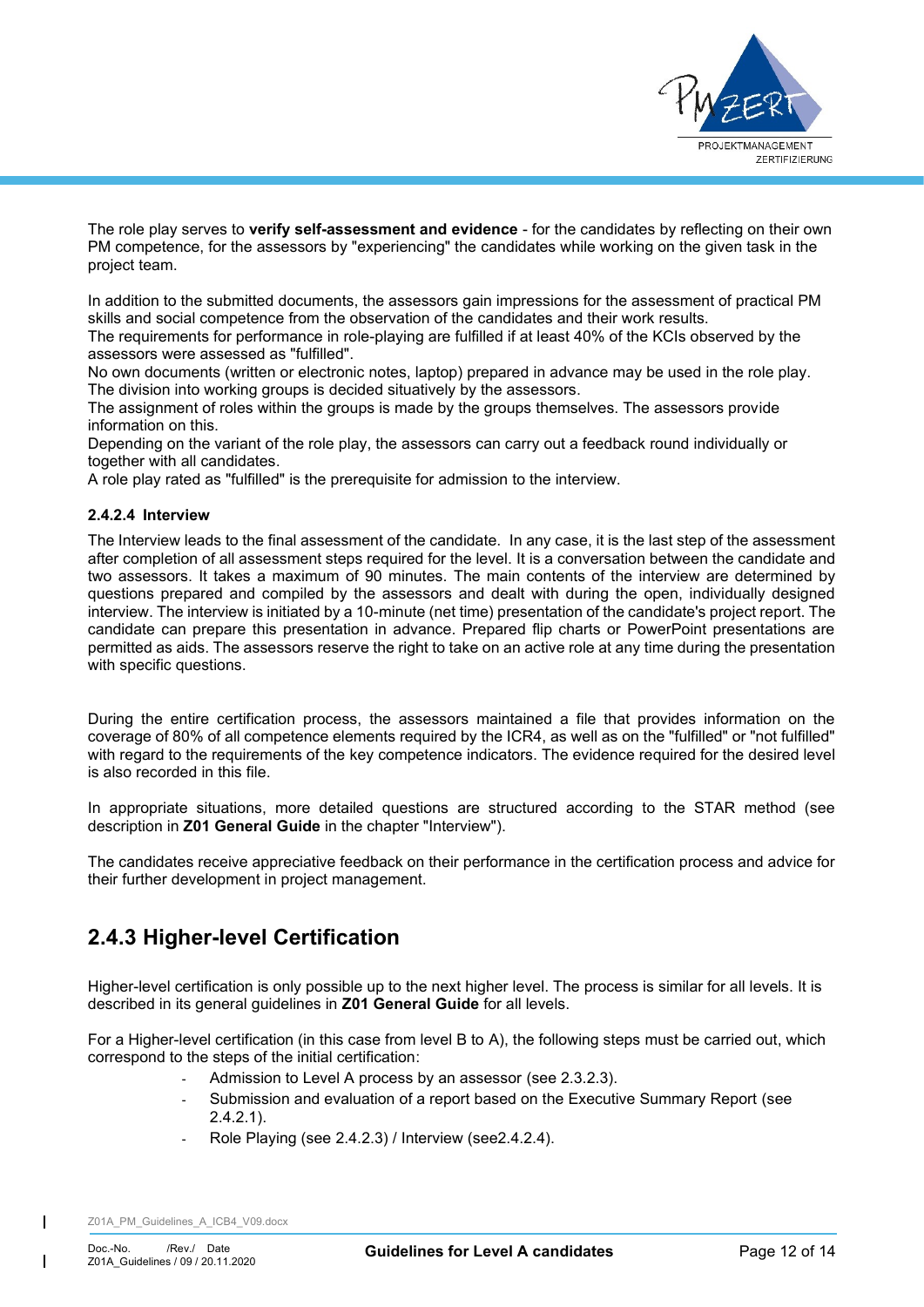

# **2.5 Granting of certificate**

After successfully passing the certification process and confirmation of the proper execution of the process by the certification body, the candidates are awarded the corresponding certificate.

In the case of unfinished orders, the certificate will not be issued until the subsequent deliveries have been positively assessed by the assessors. All certificates are registered with PM-ZERT and IPMA and published with IPMA (country, name, certificate level, validity dates).

If a certification procedure has not been successfully completed in all parts, the failed examination parts can be repeated for a fee. Repeat fees can be found in the overview of current dates and fees (A01).

Repeat appointments are agreed with the PM-ZERT office. The repetition is only possible once for each part of the examination and can take place at the earliest on the next certification date and after 12 months at the latest.

If a certification process is not passed altogether, the certification can be applied for again after one year.

The certificate holder shall promptly inform PM-ZERT of any matters that may affect their ability to meet the requirements of the certified level.

## <span id="page-12-0"></span>**3 Re-certification**

The procedure and requirements for re-certification are described in **Z01 General Guide** for all levels.